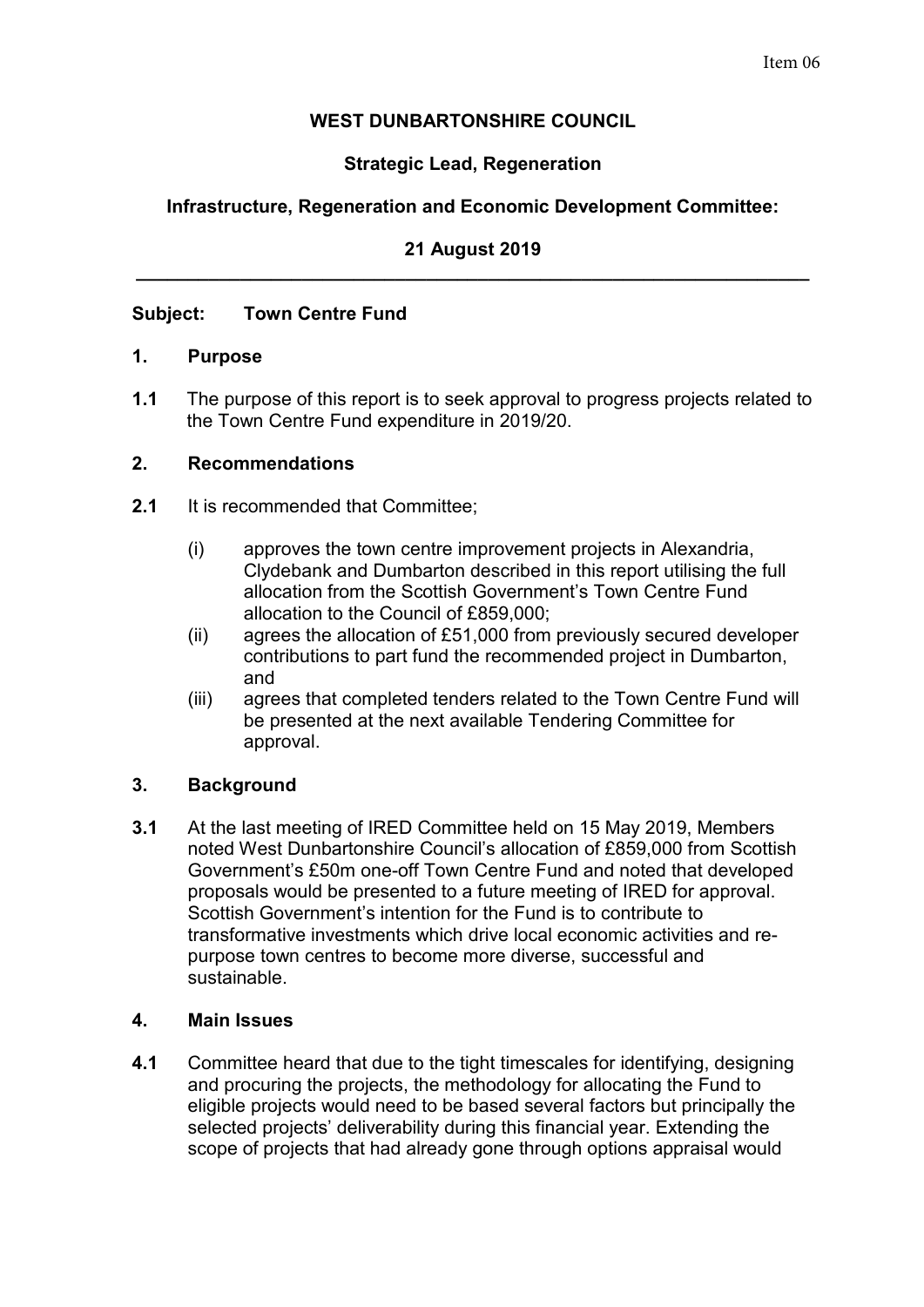also be preferred e.g. Dumbarton Waterfront Path, together with robust evidence of community needs and demands. Using previous community consultations drawn from charrette reports, together with recent conversations taking place at town centre Forum meetings, the projects recommended for approval in this report are both achievable and conform to Scottish Government's aspirations for the use of the Fund.

- **4.2** Developer contributions secured by the Planning Service for green infrastructure enhancements will be accessed and in part contribute towards the works proposed at Riverside Lane as a gateway to the Dumbarton riverside pathway project as described at 5.13.
- **4.3** Evaluation of the benefits of the project is required by Scottish Government, and specific advice has been given on this. Benchmark data is already available in "Your Town" audits that were carried out by Scottish Towns Partnership for the Council in 2016, with a further evaluation to be undertaken in 3 years time to measure the success of the projects.

### **5. Proposed Projects**

**5.1** There are four separate projects recommended for approval; two in Alexandria, one in Clydebank and one in Dumbarton. As the total value of all projects will exceed the £859,000 allocation, it is proposed that the Local Economic Development capital budget will be utilised to meet the additional costs.

#### Alexandria

- **5.2** There has been recent investment, and more in the pipeline for Alexandria, including the completed housing redevelopment of Kippen Dairy site by Cordale Housing Association, the planned housing by the Council at Creuvel Court and the proposed mixed use development at Mitchell Way, which includes a landscaped upgrade along Mitchell Way. In recommending appropriate projects for the Town Centre Fund, it was important to identify projects that complement these planned developments and that meet the needs of communities and business interests.
- **5.3** Recent discussions have taken place at the Alexandria Multi-Group and at Alexandria Town Centre Forum. Place development and physical regeneration concerns from the community relate to lack of investment in the town centre, important buildings being under-used, the current condition of Mitchell Way as well as roads infrastructure condition particularly around the train station. Interest was expressed in better pavements and footpaths, improved signage, improving the appearance of neglected buildings, more arts/community spaces within the town centre and the restoration of the Smollett Fountain, which is located at the crossroads of the historic town centre. The recent and proposed housing developments close to the town centre were welcomed as a way of bringing more people and life to the centre and consequently improving safety and security in the evenings.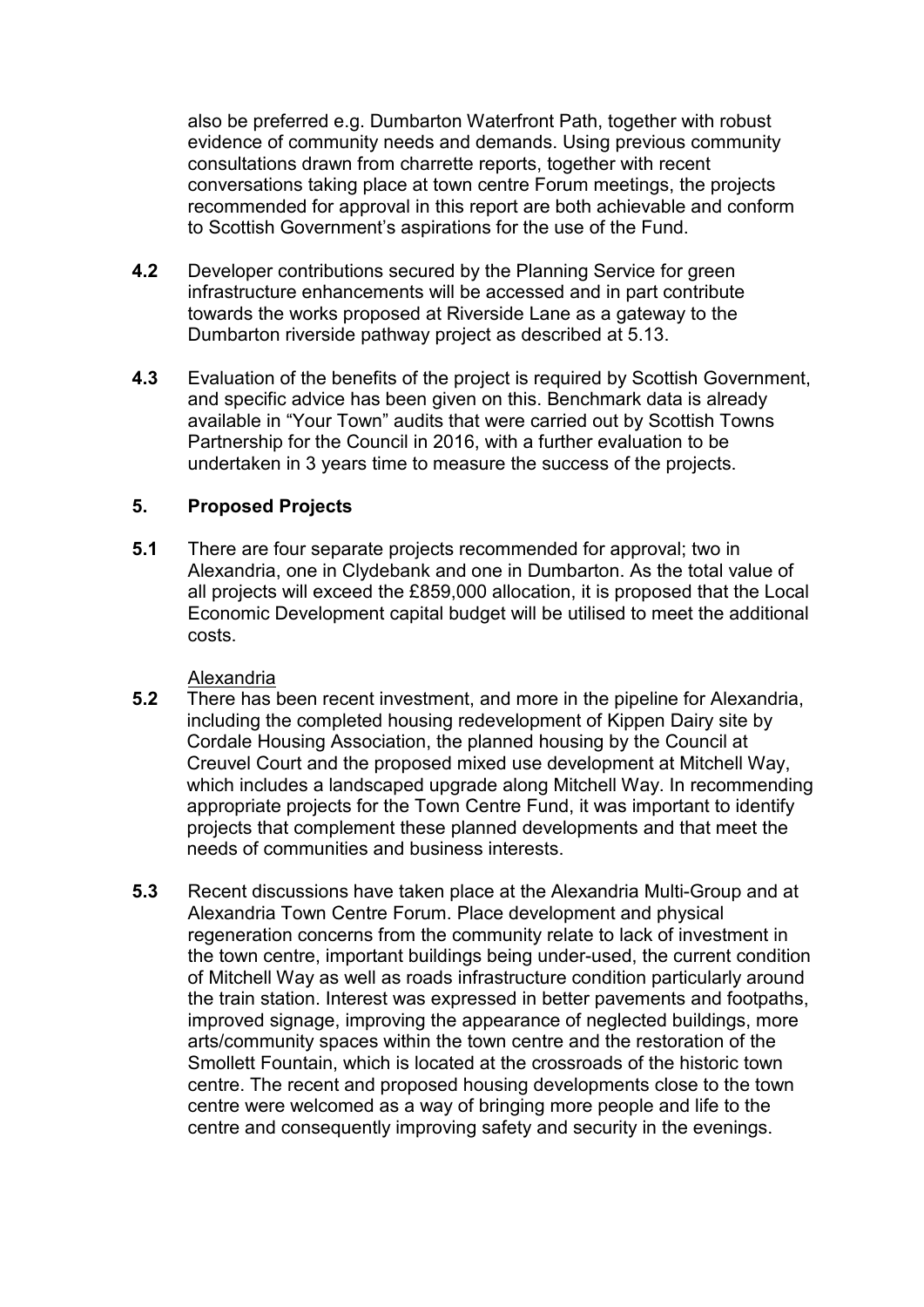- **5.4** The Town Centre Fund could begin to fund some of the priorities. It is also recommended that the Council facilitates a longer term vision, to be developed in collaboration with the actively engaged communities and businesses, using evidence of community need drawn from the very recent Place Standard conversations. This vision, or plan, would identify a range of priority investments, should further funding become available.
- **5.5** Taking account of these recent consultations, the proposed Town Centre Fund projects in Alexandria are provided below:
	- a. Refurbishment and re-use of three High Street properties, at an estimated cost to the Town Centre Fund of £280,000 across the properties, to bring them back into productive use for a mixture of upper floor social housing and office uses, and ground floor commercial/retail or temporary arts and community uses. This project meets the Fund's aspirations of re-purposing vacant and obsolete properties within town centres and increasing footfall. The Town Centre Fund will be used for eligible elements of expenditure, with further capital funding from Asset Management to meet the rest of the costs, estimated at £150,000. Grant funding from Housing will be used to acquire the residential properties for the HRA at market value. The properties are:
		- 1. 76 80 Main Street, ground and upper floor this is a comprehensive building refurbishment that will provide improved retail units and upper floor affordable flats;
		- 2. 158 160 Main Street, ground and upper floors formerly the Lagavulin, the property will be split into two retail/commercial units with upper floor storage, to meet the demand for smaller units in Alexandria; and
		- 3. 119 Main Street this will include improvement to the appearance of the entrance of the close on Main Street, and refurbishment of the upper floor for office use.
	- b. Design development for the restoration of the Smollett Fountain as a landmark feature within the town centre, and improved roads and footpaths adjacent to the Fountain. Given the anticipated complexity of this project and level of specialist resource required, it is unlikely that the project will be delivered in full during 2019/20. So, while the designs can be funded from Town Centre Fund at an estimated cost of £30,000, implementation of the restoration work will be funded by the Council's Local Economic Development budget during 2020/21. The restoration costs are unknown at this time.
- **5.6** All of the properties and the Smollett Fountain are in Council ownership meaning that no third party approvals are required. Asset Management will be leading on the building refurbishment projects and their programme will reflect the conditions on legal commitment of the Town Centre Fund this financial year.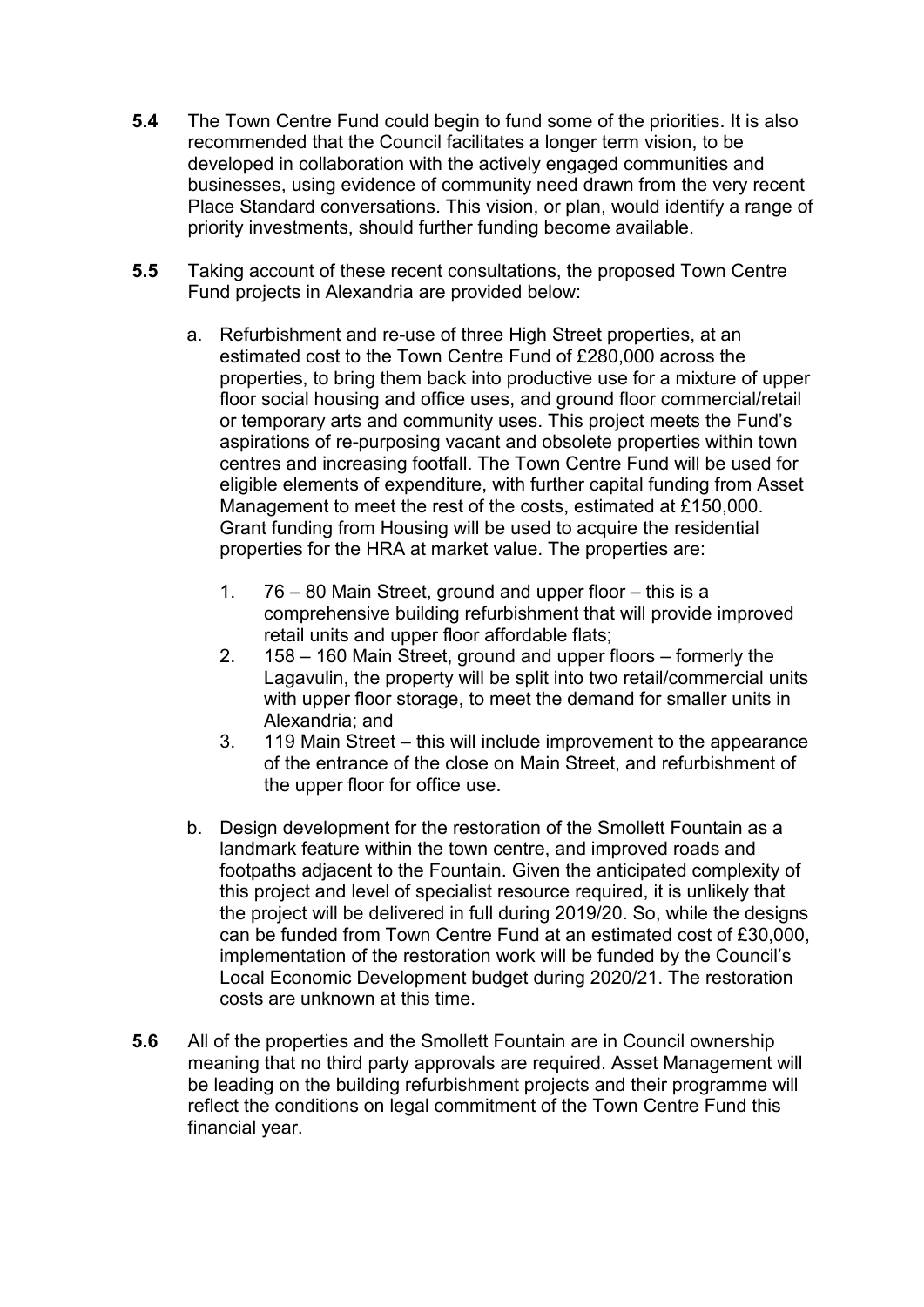Clydebank

- **5.7** With the extensive regeneration programme in place at Queens Quay well underway, together with the redevelopment of the Playdrome, Whitecrooks and Roseberry Place in the pipeline, Clydebank is a town in transition. The approved public realm and roads infrastructure on Dumbarton Road, Connecting Clydebank, will be a key project in making the town more cohesive and, the potential of a new transport interchange at the train and bus stations, connections to the town centre will be much improved. The appearance of the town centre is generally good, helped by investment in the public realm near the Canal and at Three Queens Square several years ago. The Clydebank Charrette and Clydebank Can Charrette that took place in 2015 and 2018, respectively, pointed to the need for a number of improvements, some of which are already underway e.g. Connecting Clydebank, and others, such as bringing more footfall and community activity to the Canalside at Three Queens Square, are being developed into longer term project plans.
- **5.8** The high quality town centre public realm at the Canal doesn't extend to the southern part of the Clyde Regional Shopping Centre, where the condition of the shopping thoroughfare of Sylvania Way South is in a poor condition and uneven. There is a need to address this area and at the same time provide a better public realm for this busy pedestrian route that is close to the bus and railway stations and is often the first impression of Clydebank town centre for visitors. The proposed project for the expenditure of Town Centre Fund in Clydebank is:
	- a. Public Realm Upgrade of Sylvania Way South (the uncovered area as shown in Appendix 1) at a cost of £250,000 including fees, resurfacing, new street furniture and landscaping.
- **5.9** Edinburgh House represents the private majority owner of the Clyde Regional Shopping Centre and the Council has a minority share of the ownership of the overall Centre, however the section of Sylvania Way South proposed for the public realm upgrade is primarily in Council ownership. Edinburgh House has been consulted on this proposal and has indicated that they would consider a contribution to the cost of the project which is estimated at £250,000, any final contribution will be considered once we finalise the detailed design and determined the contractual costs of delivery.
- **5.10** Design development, informed by local business and community engagement on the proposed layout will take place between July and September 2019. Tendering, including a report to Procurement Committee will be completed by January 2020 with the contract work legally committed thereafter, with an anticipated start date in March 2020. Given that the work will take place in a busy shopping area with many retailers and businesses as well as shoppers potentially affected, construction methods that minimise inconvenience will be put in place. It is not anticipated that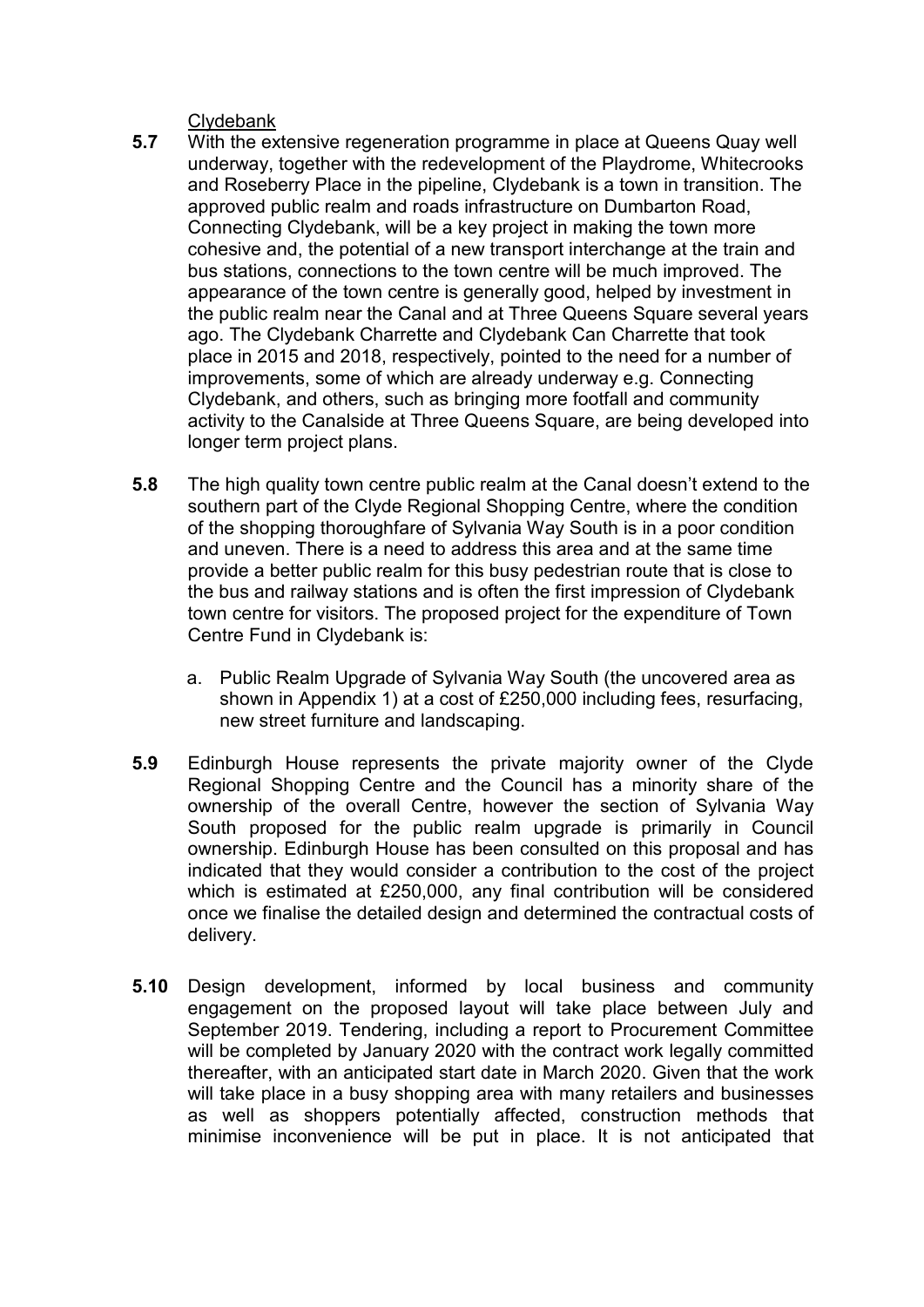planning permission will be required, but that will be subject to further discussions when the detailed designs are finalised.

Dumbarton

- **5.11** With the relocation of staff to Dumbarton town centre and the restoration and re-use of important buildings at 16 Church St and Glencairn House in the pipeline, in Dumbarton the Council is already leading on key Scottish Government regeneration principles, most notably Town Centre First. Furthermore, new housing development at the Waterfront will result in 1,000 residents living close to Dumbarton town centre, bringing much needed footfall to local businesses and vibrancy to the town centre. The value of these housing and retail developments at the Waterfront has been estimated at £4.4m GVA to West Dunbartonshire.
- **5.12** Despite these positive developments, much more could be done with the High Street in order to tackle the diminishing shopping offer that is symptomatic of retail trends throughout the country, and to tackle the blight caused by empty and derelict properties. Re-purposing buildings for uses other than shopping is one way of addressing these issues, and dialogue with private owners of town centre properties to consider re-purposing options has started. Any changes arising from these discussions will however take some time to happen, and in the meantime the best use of Town Centre Fund and any other funding source that might emerge is in projects that contribute to the vitality of the town as it is now, while not compromising any future plans. It is also important that projects take account of issues raised during previous and recent conversations with local residents and businesses.
- **5.13** In the recent past there have been various successful community engagements; the Town Centre Masterplan consultations in 2012, at the Dumbarton Rock and Castle Charrette in 2015, and at the quarterly Dumbarton Town Centre Forum, where there is a range of community and business interests represented. A common theme in all of these discussions is the importance of Dumbarton town centre's relationship to the River Leven and a general agreement that the High St has turned its back on the water. The Waterfront pathway linking the town centre with the Rock was developed to remedy this issue. The pathway is being delivered in phases as agreements with the private landowners are made, however, the "gateway" to the walkway from the town centre at Riverside Lane has not yet been included in the plans. The proposed Town Centre Fund project for Dumbarton town centre is:
	- a. A high quality gathering place and gateway, at an estimated cost of £350,000 including fees, to the Waterfront Pathway at Riverside Lane to include greening, seating, and "pocket park" facilities that will help connect the High Street with the riverfront, with a £51,000 allocation from developers contributions as agreed with the Planning Service.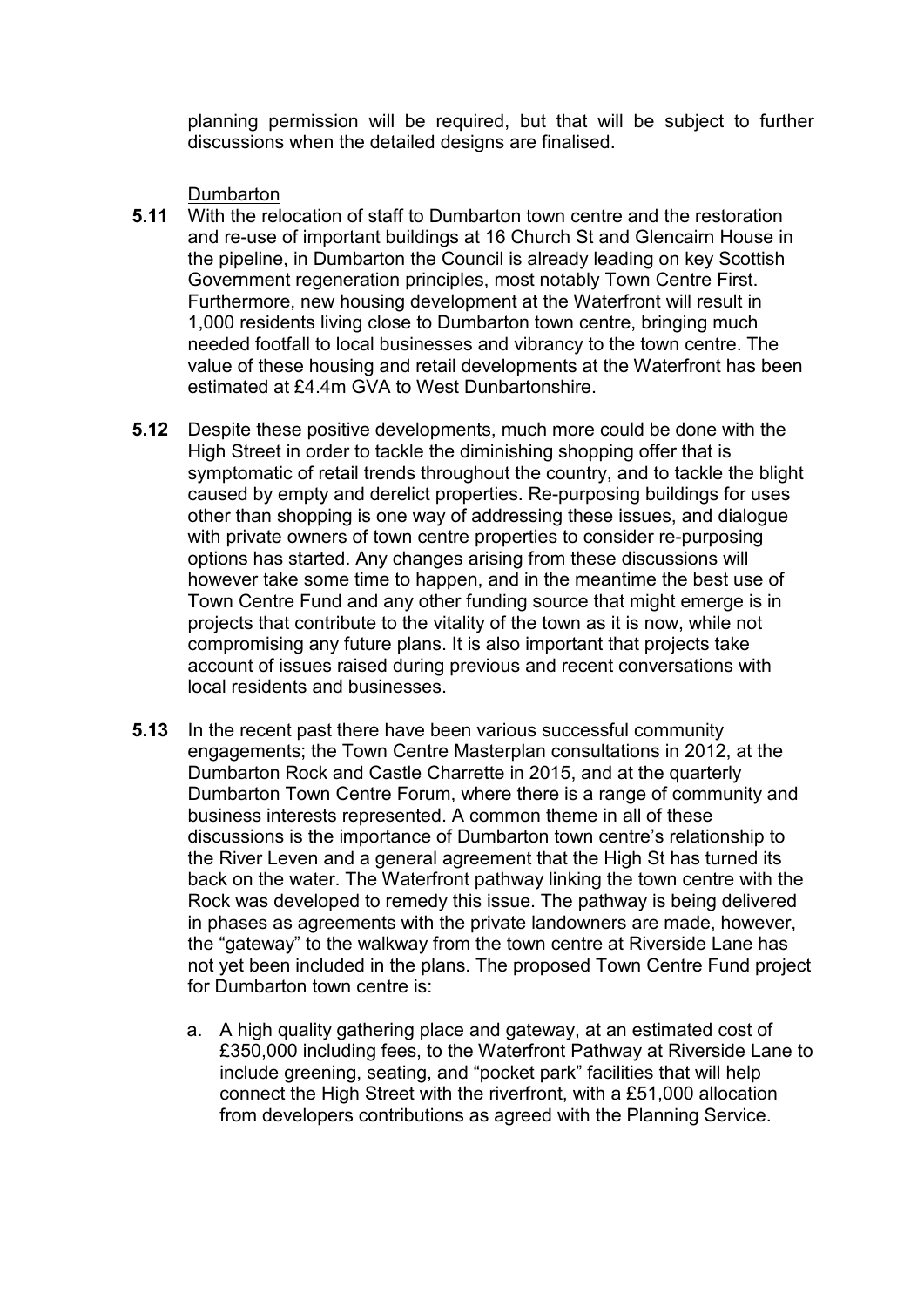- **5.14** The land is currently jointly owned by the Council and Cullross, the latter having taken fairly recent ownership of a strip of land in order to facilitate their housing development. Agreement has been reached with Cullross that the land will transfer back to the Council. In addition to the usual consultees, Scottish Water, who has an operational building on Riverside Lane, will also be consulted. Regarding the ongoing issue of flooding from the River Leven and how it may impact on the project, the project designer will liaise with Roads and Transportation and their flood consultant. Consultations with Dumbarton Town Centre Forum on design options will take place during the design development.
- **5.15** Design development and stakeholder consultations will take place in July, August and September 2019. The design will be ready for tender in October 2019 and with a target date for Procurement Committee in January 2020 to allow the project to be legally committed well within the financial year and to commence on site early spring 2020. It is not anticipated that planning permission will be required, but that will be subject to further discussions when the detailed designs are finalised.

### **6. People Implications**

**6.1** There are no implications for staff resourcing, other than the resources required from various services e.g. Economic Development, Asset Management, Procurement, Planning to take this forward.

### **7. Financial and Procurement Implications**

**7.1** The Town Centre Fund provides an additional £859,000 of capital budget to the Council. The balance required for the Dumbarton Waterfront Path Gateway is being provided by the Planning Service as part of the developers' contributions budget being made available.

| <b>Project</b>                              | <b>Town Centre</b><br><b>Fund</b> | <b>Developer</b><br><b>Contributions</b> | <b>Other</b> |
|---------------------------------------------|-----------------------------------|------------------------------------------|--------------|
| Alexandria Buildings<br><b>Improvements</b> | £280,000                          |                                          | £150,000*    |
| <b>Smollett Fountain</b><br>Design          | £30,000                           |                                          |              |
| Sylvania Way South                          | £250,000                          |                                          | £tbd**       |
| Dumbarton Waterfront<br>Path Gateway        | £299,000                          | £51,000                                  |              |
| <b>Total</b>                                | £859,000                          | £51,000                                  | £150,000     |

**7.2** The budget expenditure breakdown is as follows: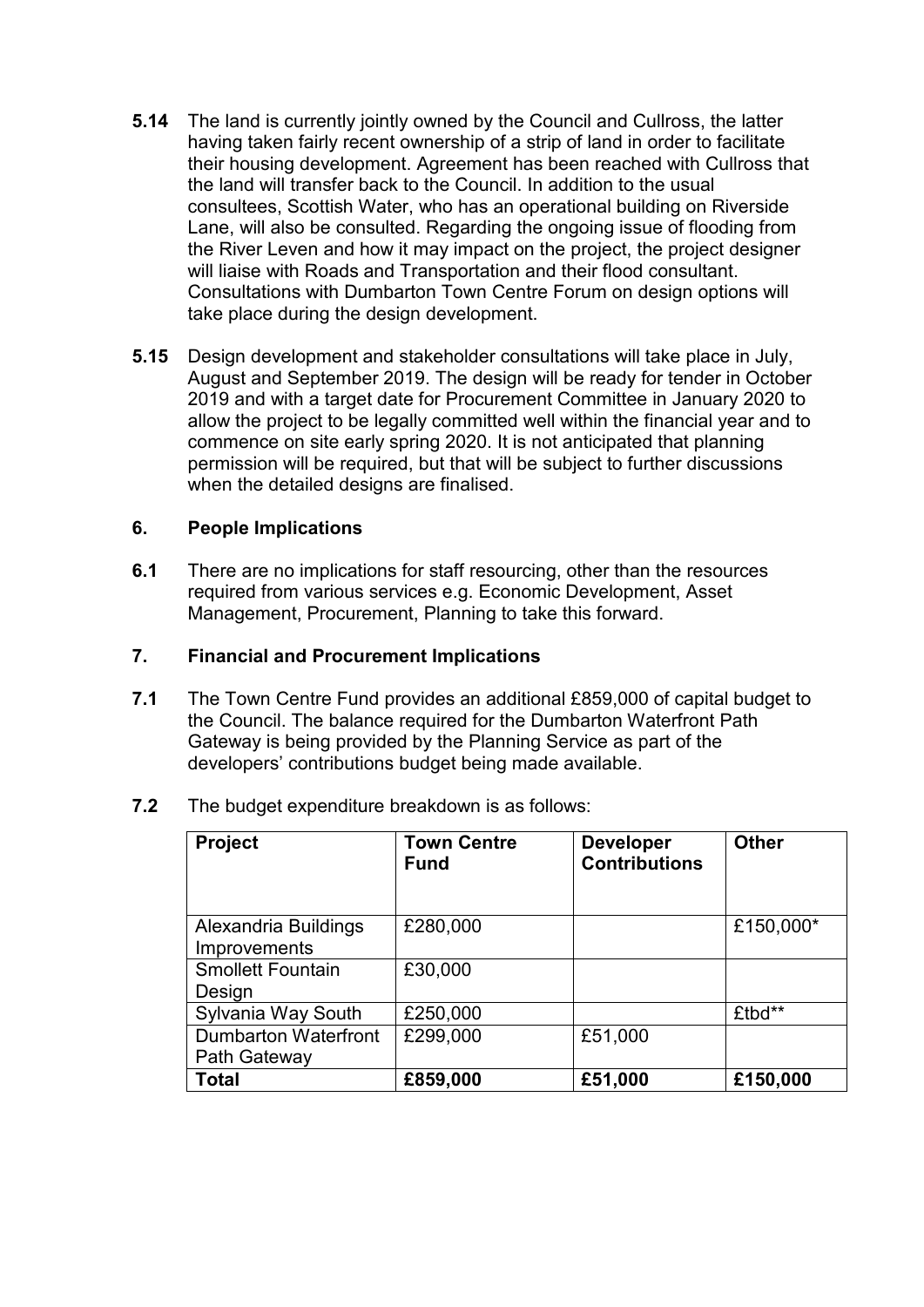- **7.3 \***The total budget for the refurbishment of the three properties in Alexandria is an estimated £430,000, with the remainder being funded from Asset Management capital. When complete, housing grant funding is expected to be used to acquire the flats for the Housing Revenue Account. \*\*As explained in 5.9, a proportionate consideration toward the cost of Sylvania Way South is anticipated from Edinburgh House, a figure cannot be estimated at this stage
- **7.4** Every project identified will be procured either through existing frameworks or fully tendered through Public Contracts Scotland with guidance from our procurement business partner.

## **8 Risk Analysis**

- **8.1** The principal risk is that the projects cannot be legally committed by the end of the financial year; however the projects have been selected for their deliverability as well as their fit with the conditions of the Town Centre Fund.
- **8.2** Two of the four projects, namely Sylvania Way South in Clydebank and the Waterfront Path Gateway project in Dumbarton town centre have a degree of reliance on third party interests for their approval, and in the case of Clydebank, on part-funding. To mitigate this, early discussions have been held and verbal agreement has been reached on the principles of each project, therefore minimising the risk of non-cooperation at a critical later stage.
- **8.3** There is always a risk that tendered cost will exceed budget cost. The pretender cost will be subject to a cost appraisal by the design team so that projects can be value engineered prior to tender, if required.

## **9. Equalities Impact Assessment (EIA)**

**9.1** An EIA screening has not identified any issues, however care will be taken in the construction phases to minimise disruption generally, and specifically for protected groups.

## **10. Consultation**

- **10.1** The projects recommended for approval directly address community interests identified and recorded in a range of previous consultations including charrettes in Dumbarton and Clydebank, Place Standard conversations in Alexandria and noted during meetings of the Dumbarton and Alexandria Town Centre Forum meetings. Projects will be subject to further input during design development from members of the Town Centre Forums, and, in Clydebank during community and business engagement events to be held in late summer 2019, dates to be confirmed.
- **10.2** Given the requirement to commit and deliver the Town Centre Fund projects this financial year, early consultations have been held with